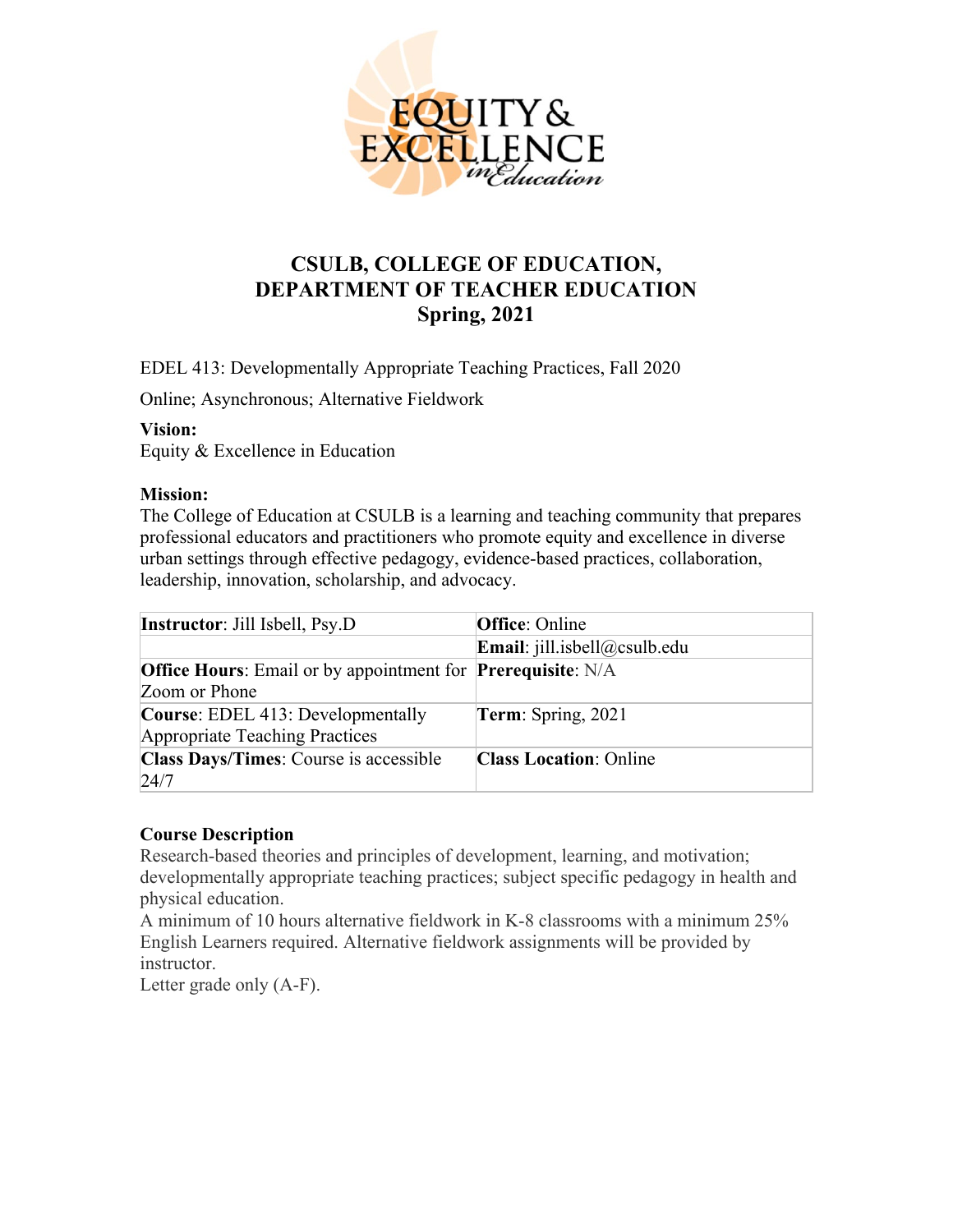# **Student Learning Outcomes (SLO)**

The following Student Learning Outcomes (SLOs) are aligned with the MSCP SLOs, which are based on the *California Standards for the Teaching Profession* (CSTPs), the *Teaching Performance Expectations* (TPEs, revised and adopted March, 2013); Common Core State Standards (revised March, 2013).

Upon successful completion of the course, students will:

# **SLO 1**-**Engaging & supporting all students in learning** (CSTP 1; TPEs 4, 5, & 6)

- **1-1** Describe diverse family structures and child rearing practices.
- **1-2** Describe effects of family involvement on teaching, learning and academic achievement.
- **1-3** Identify resources and practices for all students including special needs and English language learners with attention to the following: (a) effective communication with all families; (b) traditional and innovative strategies for parents, communities, and schools working together; (c) models for parentschool-community partnerships; and (d) appropriate use of peer coaching models.

# **SLO 2**-**Creating & maintaining effective environments for student learning** (CSTP 2; TPEs 10 & 11)

- **2-1** Demonstrate knowledge necessary for using technology in the classroom including basic principles of operation of computer hardware and software, basic troubleshooting techniques and issues related to copyright, privacy, security, safety and Acceptable Use Policies.
- **2-2** Develop a personal approach to creating a respectful, effective learning environment based upon a review of a variety of approaches described in the professional literature (e.g., Glasser's control theory; Kounin's lesson management; Ginott<sup>1</sup>s communication approach; Dreikurs<sup>1</sup>s democratic teaching; Canter's Assertive Discipline; Gordon's Discipline as Self-Control, Nelsen's Positive Discipline, and Kohn<sup>1</sup>s Beyond Discipline).

# **SLO 3**-**Understanding & organizing subject matter for student learning** (CSTP 3; TPE 1)

- **3-1** Investigate the research-based theories and principles of human development and learning including differentiated instruction for students based on cognitive levels and physical ability.
- **3-2** Describe developmental characteristics of the whole child (e.g. physical, cognitive, linguistic, emotional, social, moral) within the following three school grade categories and relevant age groups: K-2 (5-8 years); 3-5 (9-11 years); and 6-8 (12 – 14 years).
- **3-3** Analyze how theories inform practices and policies in school settings and how these affect student conduct, attitudes and achievement.

# **SLO 4**-**Planning instruction & designing learning experiences for all students** (CSTP

4; TPEs 7, 8, 9; Reading Standards for Literature K–5, Informational Text K–5, & Foundational Skills K–5; RICA Domain 1)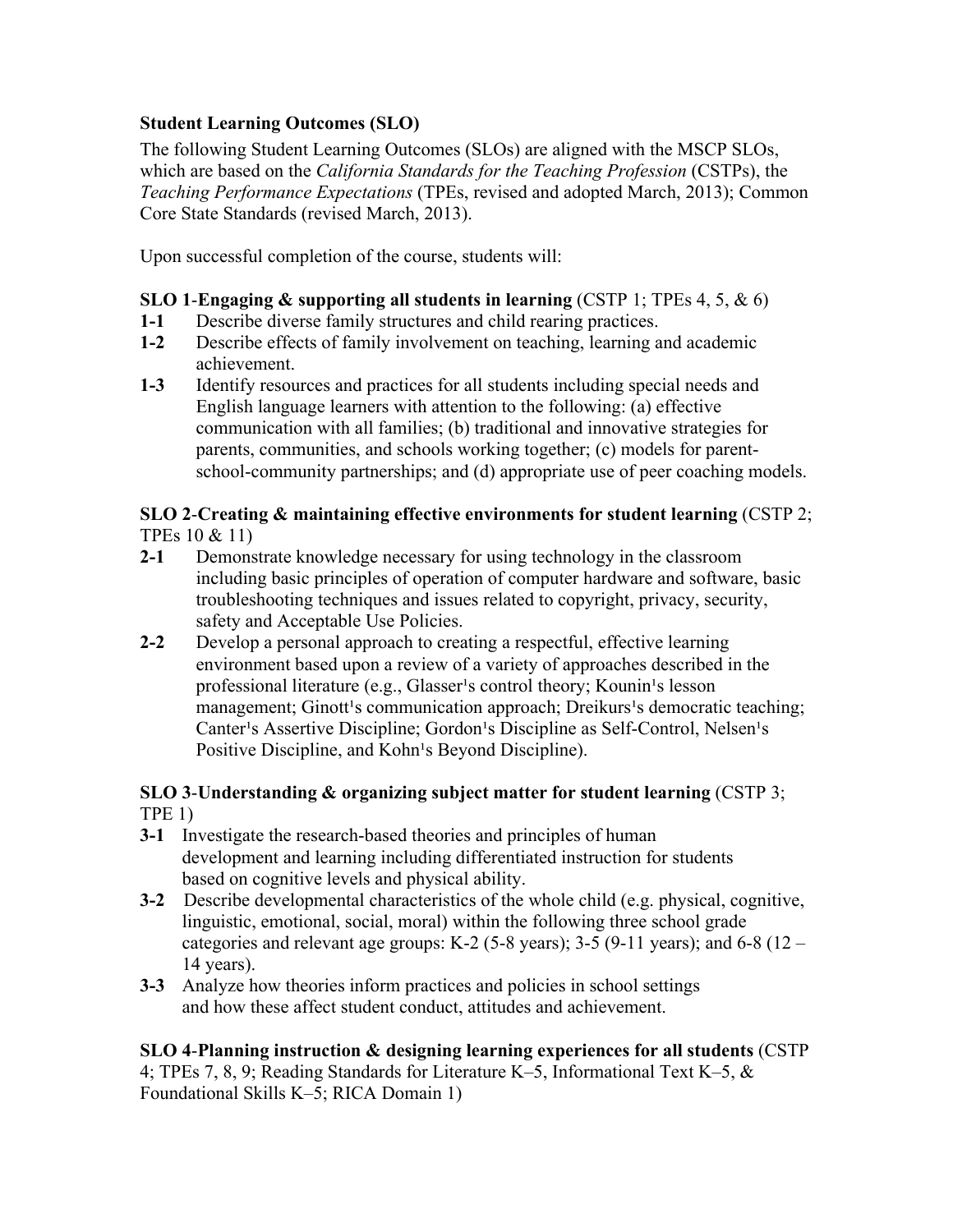- **4-1** Demonstrate understanding of the concept of developmentally appropriate teaching practices.
- **4-2** Demonstrate an ability to design and implement developmentally appropriate teaching practices in health and physical education using stateapproved standards and goals.
- **4-3** Apply CCSS standards-based lesson design components including Specially Designed Academic Instruction in English (SDAIE) for English language learners.
- **4-4** Apply differentiated instruction based on cognitive levels and physical abilities.

# **SLO 5**-**Assessing student learning** (CSTP 5; TPEs 2 & 3)

**5-1** Describe and analyze (a) school factors influencing students' learning and behavior; (b) basic psychological needs of students; (c) issues of power, control, order and caring; (d) positive teacher-student relationships; (e) positive peer relationships; (f) students' motivation to learn; (g) ways to minimize disruptive behavior and increase learning by effective classroom management and organization; and (h) crisis prevention and conflict management and resolution.

#### **SLO 6**-**Developing as a professional educator** (CSTP 6; TPEs 12 & 13; RICA Domain 1)

**6-1** Demonstrate knowledge of (a) major laws, concepts and principles related to student health and safety; (b) impact of student health on academic achievement; (c) effective strategies for encouraging healthy nutrition of children and youth; (d) physiological and sociological effects of alcohol, drugs, and tobacco; and (e) referral and support services for healthy families and children.

# **Outline of Subject Matter**

- 1) Research-Based Theories and Principles of Human Development and Learning (SLOs 1 & 3)
	- a) Prevailing contemporary theories of development and learning
		- i) Theories of learning
		- ii) Theories of motivation
	- b) Educating the whole child (e.g. intellectual, moral/ethical, social/emotional, physical, personal)
		- i) Developmental characteristics of the following age groups: K-2 (5-8 years); 3- 5 (9-11 years); 6-8 (12-14 years)
	- c) How theories inform practices and policies in school settings and the effect of student conduct, attitudes and achievements
	- d) Developmentally appropriate practices
		- i) Concept defined
		- ii) Analysis of developmentally appropriate and inappropriate practices
- 2) Subject-specific Pedagogy in Health and Physical Education (SLO 4)
	- a) California curriculum frameworks for Health and Physical Education
		- i) Goals of the physical education program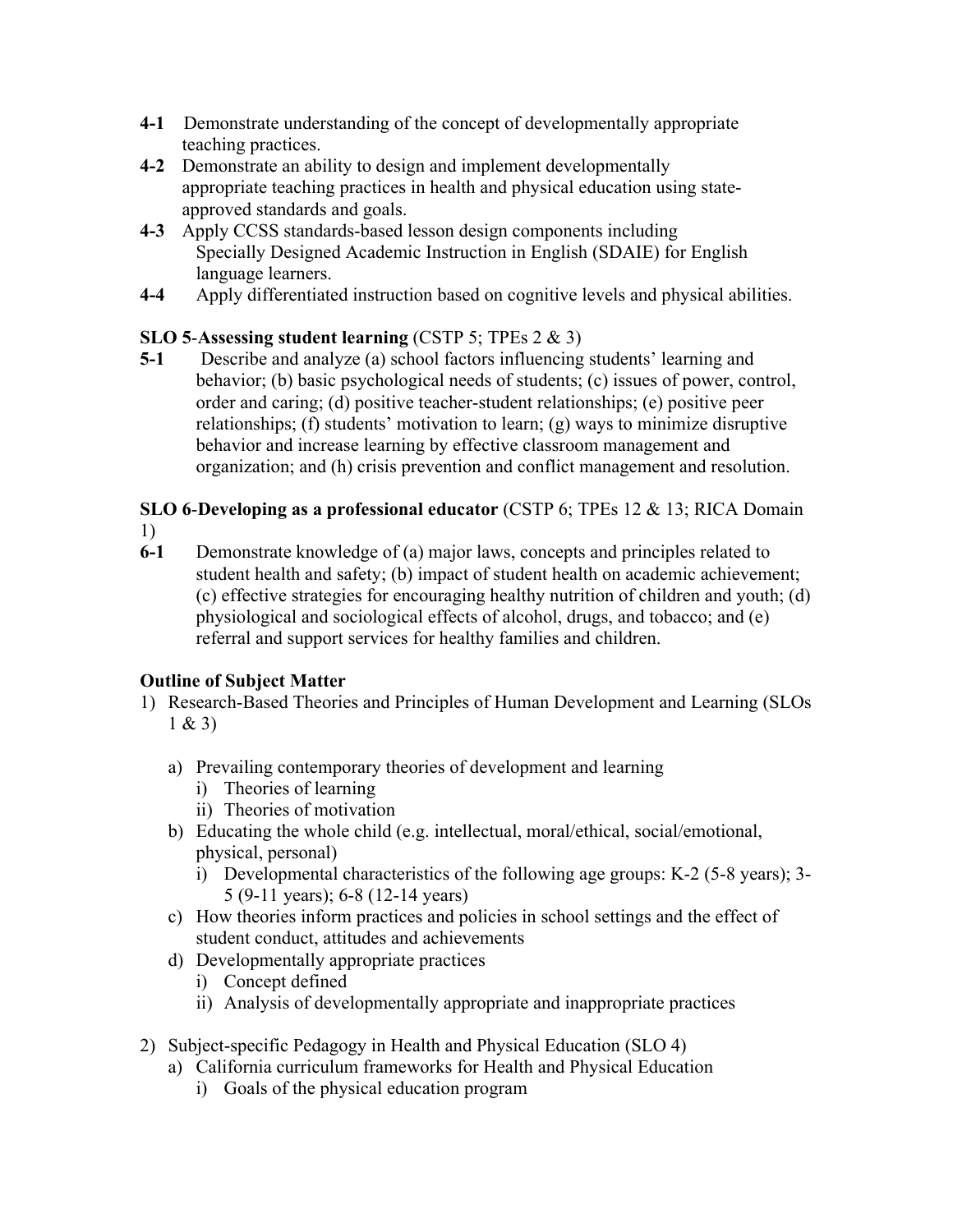- ii) Goals of the health education program
- b) Developmentally appropriate instruction in health and physical education in grades K-2, 3-5, and 6-8
- c) State-adopted instructional materials
- d) Resources for lesson planning
- 3) Creating a Supportive, Healthy Environment for Student Learning (SLO #2  $\&$  5)
	- a) The Child, the Family, and the School
		- i) Diverse family structures and child rearing practices
		- ii) Effects of family involvement on teaching, learning and academic achievement
		- iii) Effective communication with all families
		- iv) Support and resource roles of families
		- v) Traditional and innovative strategies for parents, communities, and schools working together
		- vi) Models for parent-school-community partnerships
	- b) Student Health and Safety
		- i) Major laws, concepts and principals related to student health and safety
		- ii) Health status of children and youth
		- iii) Impact of student health on academic achievement
		- iv) Common chronic and communicable diseases of children and adolescents
		- v) Effective strategies for encouraging healthy nutrition of children and youth
		- vi) Physiological and sociological effects of alcohol, narcotics, drugs and tobacco
	- c) Referral and Support Services for Healthy Families and Children
		- i) Identification of children suffering from physical, psychological, emotional or social health problems
		- ii) Community-based service agencies
	- d) Respectful, Effective Learning Environments
		- i) School factors influencing students' learning and behavior
		- ii) Students' personal needs
		- iii) Issues of power, control, order and caring
		- iv) Establishing positive teacher-student relationships
		- v) Creating positive peer relationships
		- vi) Enhancing students' motivation to learn
		- vii)Minimizing disruptive behavior and increasing learning by effective classroom organization and management
		- viii) Crisis prevention and conflict management and resolution
		- ix) Individual, classroom, and school-wide student management programs
		- x) Basic principles of operation of computer hardware and software
		- xi) Basic troubleshooting techniques for computer systems and related peripheral devices
		- xii)Issues including copyright, privacy, security, safety and Acceptable Use Policies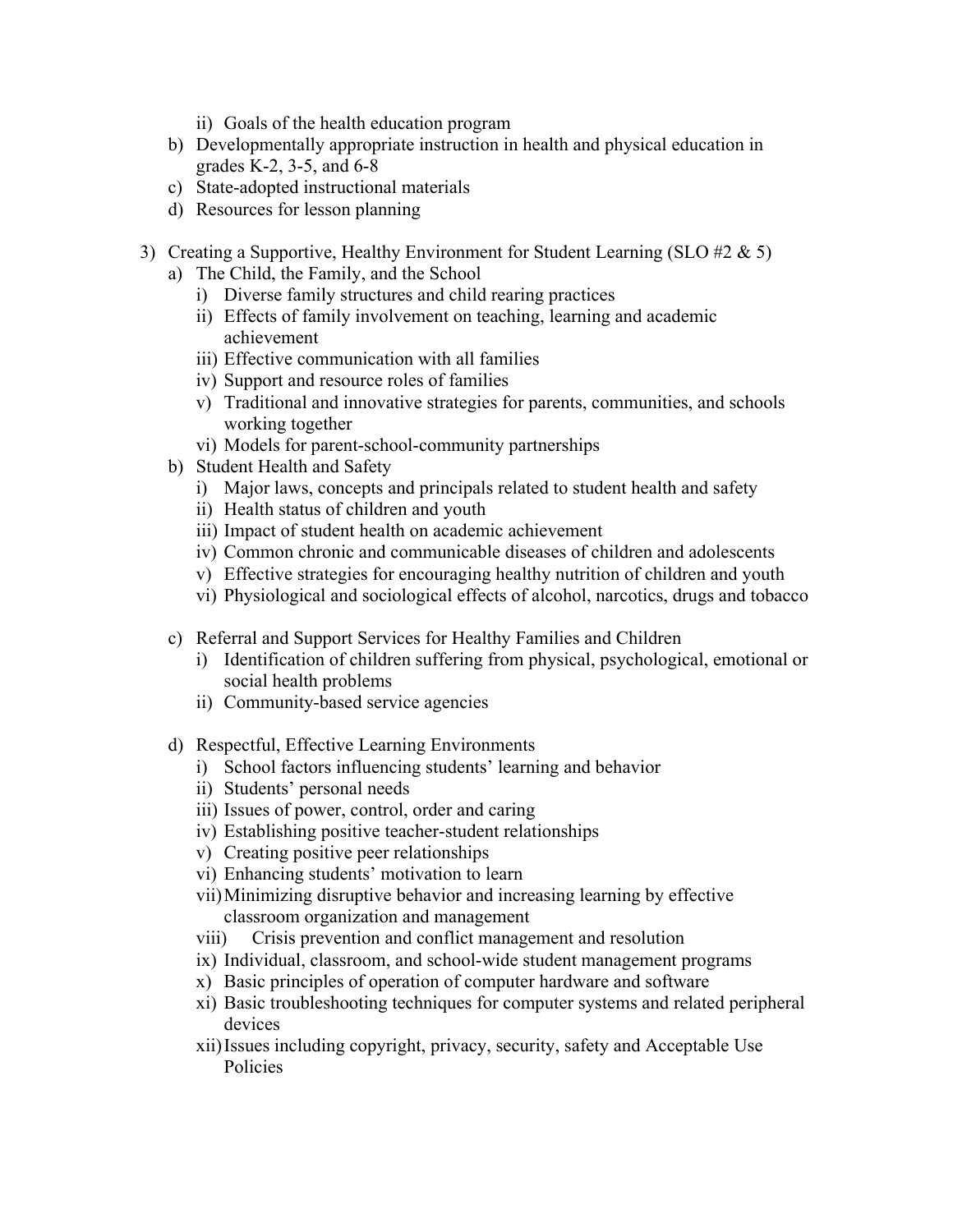- 4) Field Experiences (SLO 6)
	- a) Analysis of school settings in terms of research-based theories of growth and learning
	- b) Identification of developmentally appropriate and inappropriate practices
	- c) Students will observe and analyze the following in a virtual school setting: lessons in health and physical education, forms of parent involvement and communication, student management programs in classrooms and school-wide.
	- d) Students will select one grade level in one of the three categories (K-2, 3-5, 6-8). Assess five children in the same grade level in terms of the Physical Fitness Test. Record your information and analyze the information in terms of the developmental characteristics of physical development for that age group. Note individual differences in development. Using the frameworks and standards and the assessment data, design and implement a developmentally appropriate lesson for the small group of five children. Submit a reflective essay along with your lesson plan and establish goals for your own professional growth in terms of teaching effectiveness and subject matter and knowledge.
	- e) Students will develop a developmentally appropriate lesson plan that relates to the goals of health education as stated in the Health Framework. Students will utilize their knowledge developed through course readings, class discussions, and observations of health education programs in their virtual field experience, suggestions for other class peers and their cooperating teachers, and other professional sources of information in the development and preparation of the lesson design.
	- f) Students will interview one of more teachers at a school site about one of the following (a) community-based agencies for referral and support to encourage healthy children and families; (b) classroom management approaches including procedures for routine tasks and managing transitions (including technology integration); (c) personal experiences related to inappropriate or violent student behavior and what steps were taken to help the student; (f) drug and tobacco prevention programs employed at the school.

#### **Required Texts/Readings**

- Jones, V.F. & Jones, L. (2015). *Comprehensive classroom management: Creating communities of Support and Solving Problems*, Boston, MA: Allyn and Bacon,  $11<sup>th</sup>$  Edition.
- Pangrazi, R. P., (2009). *Promoting physical activity and health in the classroom.* San Francisco, CA: Benjamin Cummings, 9<sup>th</sup> Edition.
- California Department of Education. (2003). *Health framework for California public schools. Sacramento*: Author.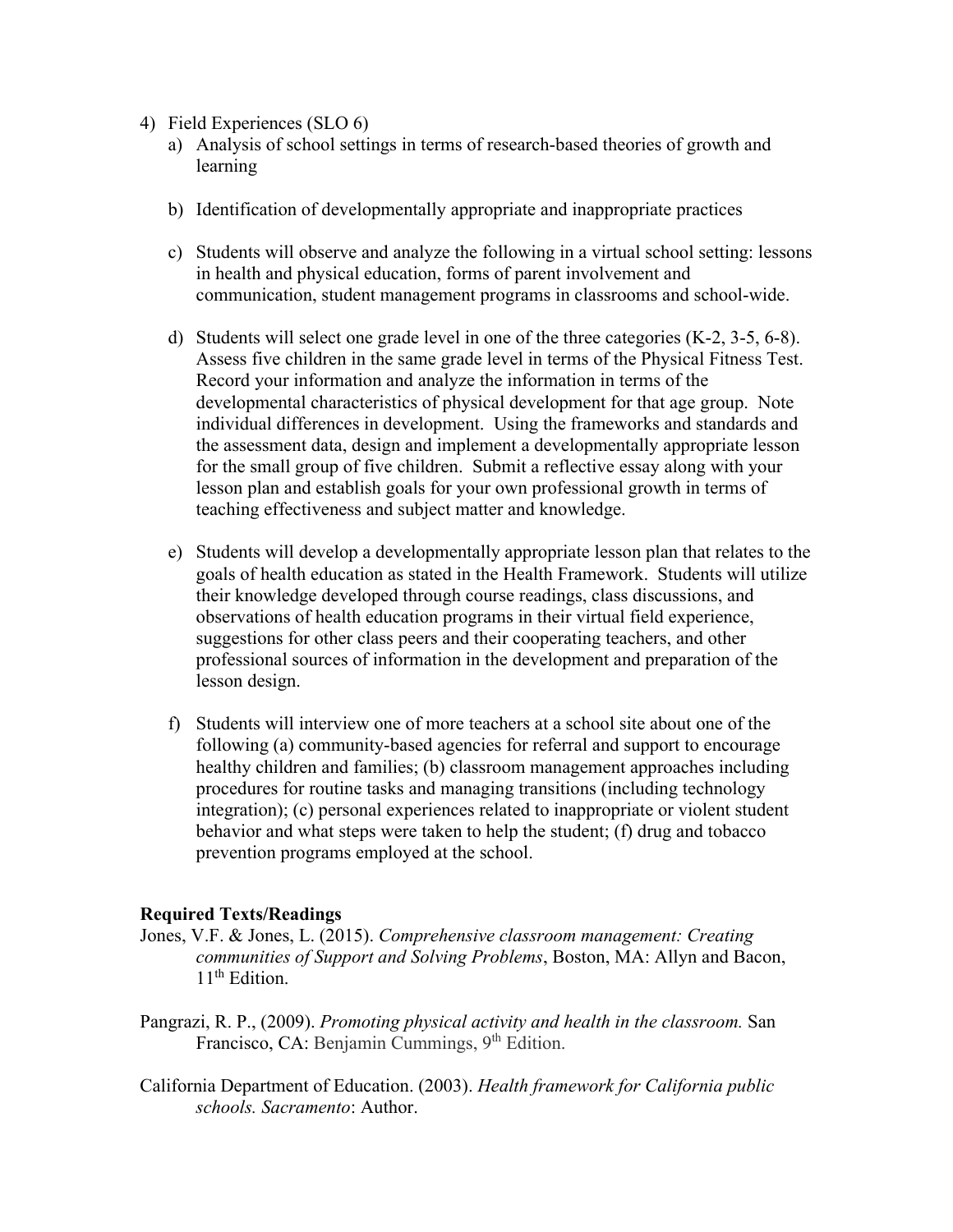California Department of Education. (2009). *Physical education framework for California public schools*. Sacramento: Author.

# **Computer Access**

Two open access computer labs are available for current CSULB students. Both the Horn Center (located in lower campus) and the Spidell Technology Center (located in Library) are a great resource for students needing to use a computer. Visit the Open Access Computing Facilities - http://www.csulb.edu/library/guide/computing.html website for an extensive list of all available software installed in both computer labs.

#### **BeachBoard Access**

To access this course on BeachBoard - https://bbcsulb.desire2learn.com/ you will need access to the Internet and a supported Web browser (Firefox is the recommended browser). You log in to BeachBoard - https://bbcsulb.desire2learn.com/ with your CSULB Campus ID and BeachID password. Bookmark this link for future use, or you can always access it by going to CSULB - http://www.csulb.edu/'s homepage and clicking on the BeachBoard link at the top of the page.

Once logged in to BeachBoard, you will see the course listed in the My Courses widget on the right; click on the title to enter the course.

# **Technical Assistance**

If you need technical assistance at any time during the course or need to report a problem with BeachBoard, please contact the Technology Help Desk using their online form http://www.csulb.edu/divisions/aa/academic\_technology/thd/contact/ or by phone at (562) 985-4959 or visit them on campus in the Academic Service (AS) building, room 120.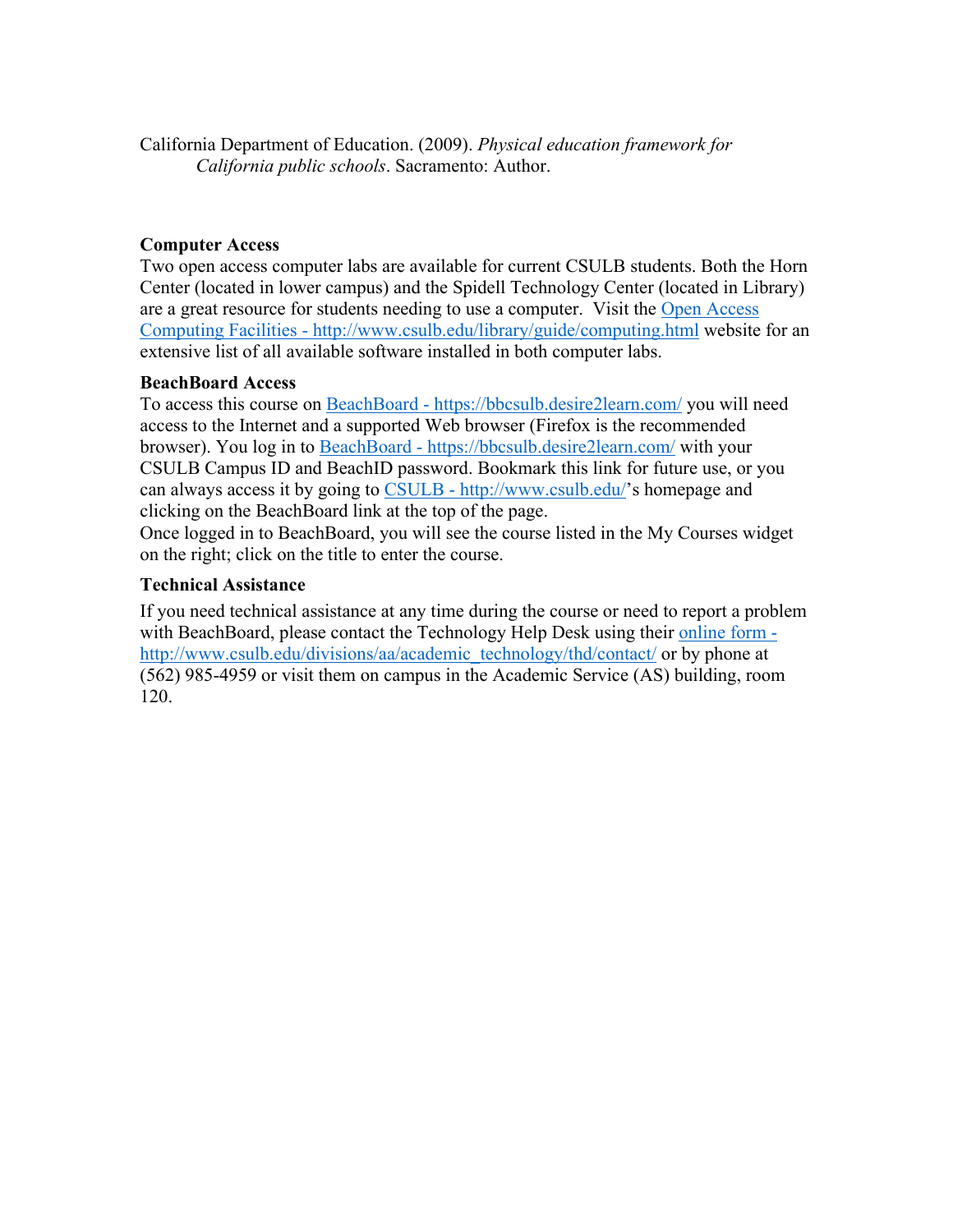# **Assignments**

| <b>Assignment Description</b>                                                                                                                                                                                                                                                                                                                                                                                                                                                                 | <b>Linked to SLO</b> | <b>Points</b> |
|-----------------------------------------------------------------------------------------------------------------------------------------------------------------------------------------------------------------------------------------------------------------------------------------------------------------------------------------------------------------------------------------------------------------------------------------------------------------------------------------------|----------------------|---------------|
| <b>Assignment</b> $# 1$ Written responses to the<br><b>Classroom Management text and Lecture</b><br>(Discussion Board) 11 total posts<br>Initial Post (each): 2 point/week<br>Responses (2 each week): 1 for each = $2$<br>point/week                                                                                                                                                                                                                                                         | $SLO$ #3             | 22<br>22      |
| Assignment #2 Written responses to the<br>PE text and Lecture (Discussion Board) 11<br>total posts<br>Initial Post (each): 2 point/week<br>Responses (2 each week): 1 for each = $2$<br>point/week                                                                                                                                                                                                                                                                                            |                      | 22<br>22      |
| <b>Assignment #3 IRIS Module and</b><br>Reflection                                                                                                                                                                                                                                                                                                                                                                                                                                            | $SLO$ #3             | 13            |
| Assignment #4 Observation of a PE or<br><b>Health Lesson</b><br>Observe a video based PE or Health lesson.<br>Write a one-page reflection about the<br>lesson: What was the lesson? Was it<br>standards-based? What was the standard? If<br>it was not standards based, how could it be<br>changed to fit a standard? What makes (or<br>would make) this lesson developmentally<br>appropriate for the grade level? What<br>visuals/hands-on materials were used? 2 pts<br>for each question. | $SLO \# 5$           | 10            |
| <b>Assignment #5 IRIS Module and</b><br>Reflection                                                                                                                                                                                                                                                                                                                                                                                                                                            | $SLO \#3$            | 13            |
| <b>Assignment #6 Physical Education or</b><br>Health Lesson Plan<br>Write a PE or Health lesson for your<br>chosen grade level $(K-8)$ . Using the PE<br>Framework for California Public Schools<br>and PE Content Standards, design and write<br>a developmentally appropriate lesson for<br>the students. See Explanation for format.<br>Lesson Plan: 13 points                                                                                                                             | $SLO \# 2 \& 4$      | 13            |
| <b>Assignment #7: Fieldwork Interview</b><br><b>Assignment #8 Final Assessment write a</b>                                                                                                                                                                                                                                                                                                                                                                                                    | SLO#6<br>SLO#6       | 10<br>15      |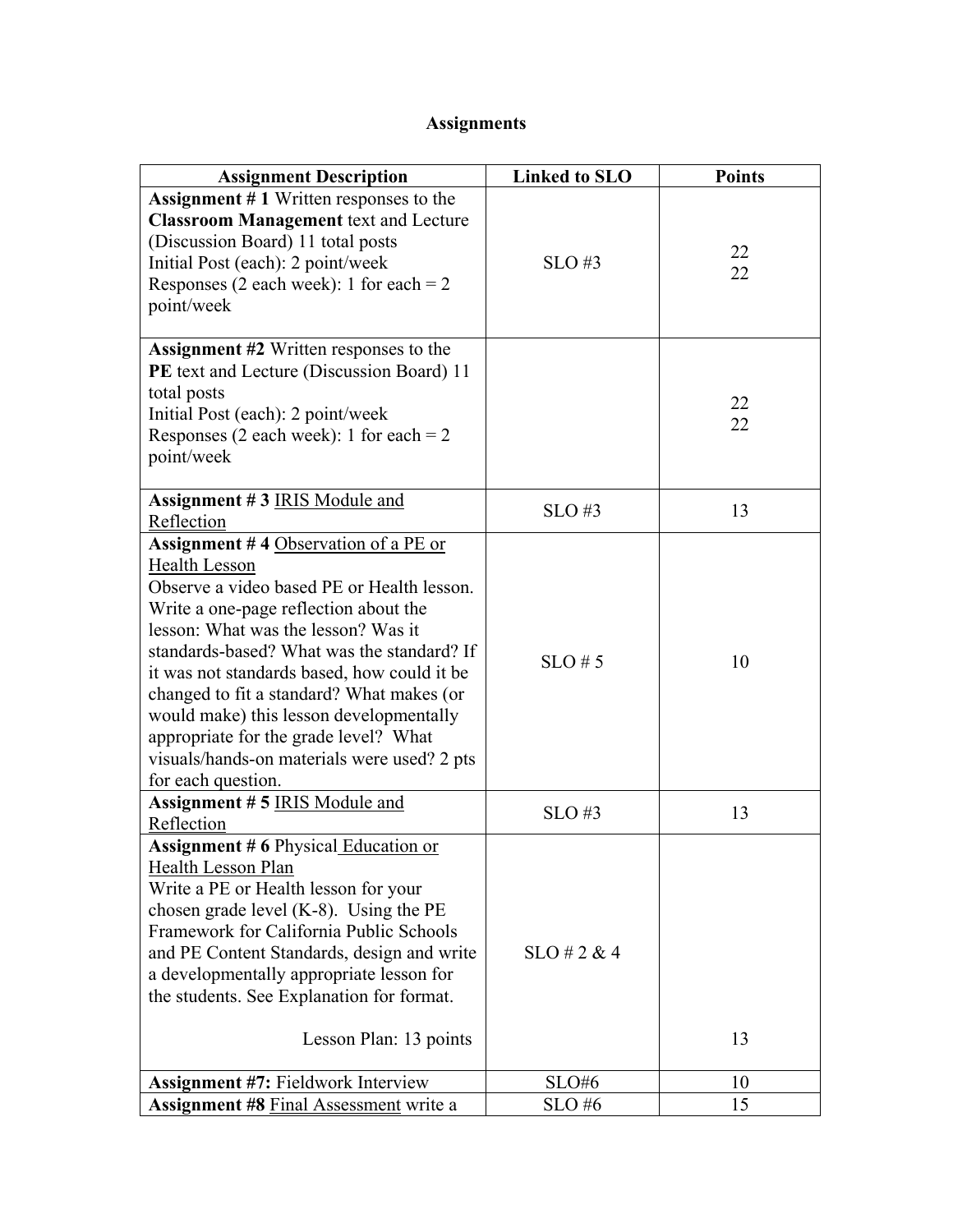| minimum five page paper demonstrating<br>understanding of specific topic.                                                                                                                                                    |    |
|------------------------------------------------------------------------------------------------------------------------------------------------------------------------------------------------------------------------------|----|
| <b>Assignment #9: Fieldwork Paperwork and</b><br><b>Annotated Bibliography:</b><br><b>Alternative Paperwork completed and</b><br>submitted to S4@thebeach. This includes<br>your annotated bibliography of viewed<br>videos. | 10 |

# **Course Grading Scale**

| $154 - 172$ Points $=$ |         | $\mathcal{A}$ | Mastery of the relevant course standards.                  |
|------------------------|---------|---------------|------------------------------------------------------------|
| $137 - 153$ Points $=$ |         |               | Above average proficiency of the relevant course           |
|                        |         |               | standards.                                                 |
| $120 - 136$ Points $=$ |         |               | Satisfactory proficiency of the relevant course standards. |
| 103-119 Points $=$     |         | D             | Partial proficiency of the relevant course standards.      |
| Below 103              | $=$ $-$ | F             | Little or no proficiency of the relevant course standards. |
| Points                 |         |               |                                                            |

# **Explanation of Assignments**

# **Assignment #1-2** Discussion Board (Participation Credit)

Each week you will reply to **TWO** prompts posted in the discussion board forums (one from each textbook). I will post each discussion by Monday morning. Your initial response should be substantive (a minimum of 200 words, references course readings, powerpoint lectures, video examples, theory, and/or personal experience). **You must reply to the initial discussion post by Thursday each week. You must respond to at least two other candidate's post on or before Sunday each week. Failure to do so will result in a deduction of points. (Initial post: 2 pt. /week; 2 Responses: 1 each for each Discussion Board; 4 points per board each week or 8 points total)**

#### Course Assignments

You'll find assignment guidelines or directions for all assignments under the Content Tab on BeachBoard.

#### IRIS Modules 13 pts each.

Complete the IRIS modules online. Links will be provided by the instructor. Write a 1-2 page reflection on the topic (9 pts.) and provide a screenshot of the "Wrap up" page (4 pts.):

- **Assignment #3** Module #1: Classroom Management: Learning the Components of a Comprehensive Behavior Management Plan (Behavior and Classroom Management)
- **Assignment #5** Module #2: Collaborating with Families (Collaboration)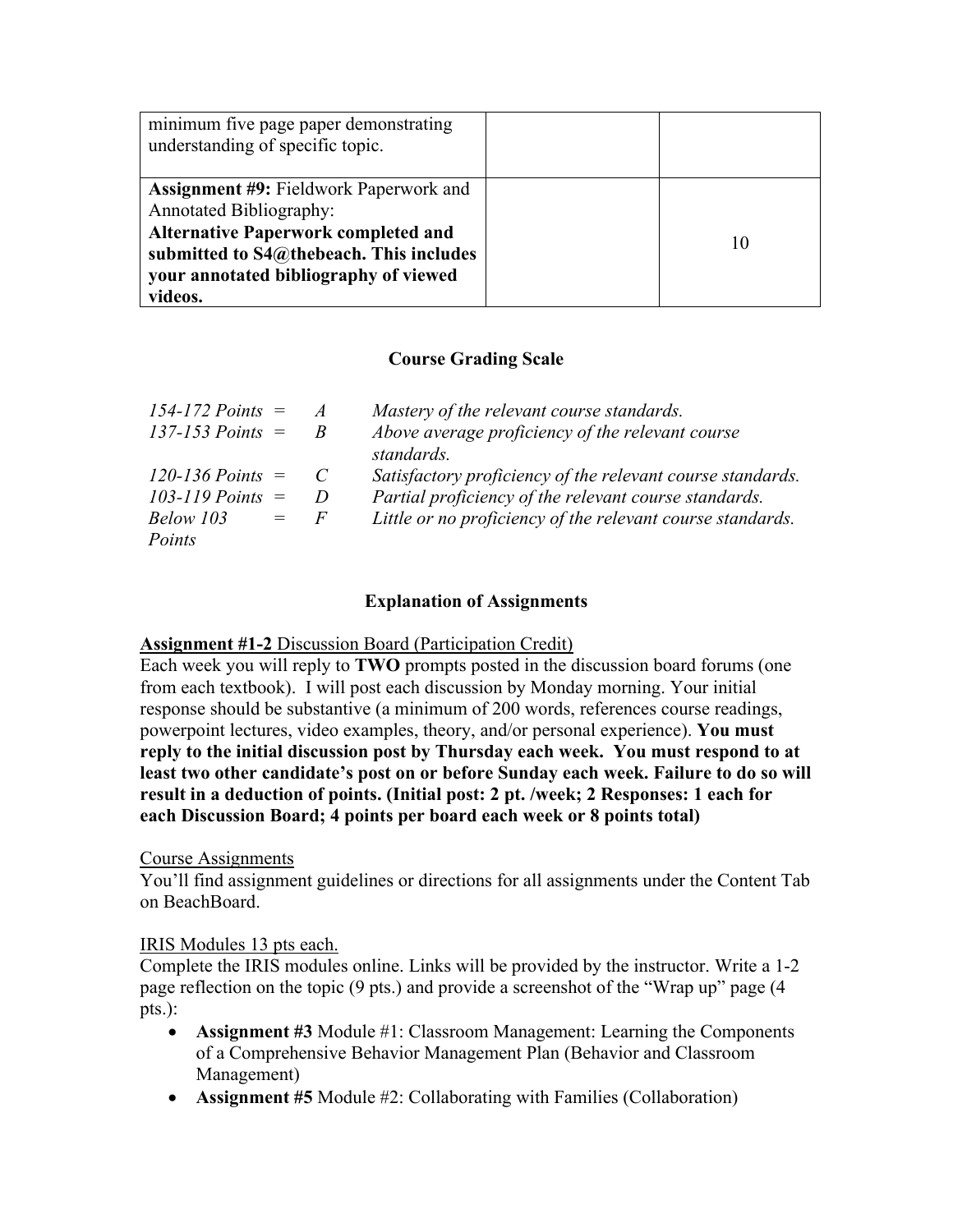# **Assignment # 4** Observation of a PE or Health Lesson

Observe a PE or Health lesson assigned. The instructor will provide a video for this reflection. Write a one-page reflection about the lesson answering the following questions: What was the lesson? Was it standards-based? What standard did it address? What makes this lesson (or would make this lesson) developmentally appropriate for the grade level and how did the teacher teach the task? What visuals/hands-on materials were used? Post your reflection to the Dropbox. 2 pts. Per question.

# **Assignment # 6** Physical Education or Health Lesson Plan 13 pts.

Write a PE or Health lesson for one grade level (K-8). Using the PE or Health Framework for California Public Schools and PE Content Standards, P.E. Central (on the internet) or *Active Children! by* Clayre K. Petray-Rowcliffe, design and implement a developmentally appropriate lesson for the students. Submit the following to the Dropbox:

(1) Lesson plan in format listed below

# **Lesson Plan Format**

Objective – What will your students be able to do? Begin with the words, "Students will..." 1 pt.

California Standards – Insert the standards 1pt.

Grade Level – Insert the grade level you are working with 1 pt.

Activate Prior Knowledge – What questions will you ask to learn about what your students already know about the topic? 1pt.

Materials for the Lesson – List all materials necessary for the lesson 1 pt.

Direct Instruction – Teach the lesson, model by providing demonstrations. Begin with the words, "Teacher will… 2pts.

Guided Practice – Students practice together while being scaffolded and supported and guided by the teacher. 1 pt.

Independent Practice – Students have an opportunity to practice the new skills or use new information on their own. Begin with the words, "Students will…" 1 pt.

Assessment – How will you assess the students' attainment of the objectives? Will you keep observational records? Use a rubric? Create a checklist? 1 pt.

*Things to Keep in Mind*: English learner strategies, multiple intelligences, behavior management, groupings, time, and materials for the lesson, special needs students and adaptations

# **Assignment #7:** Fieldwork Interview 10 pts.

Students will interview one of more teachers at a school site about **ONE** of the following (a) community-based agencies for referral and support to encourage healthy children and families; (b) classroom management approaches including procedures for routine tasks and managing transitions (including technology integration); (c) personal experiences related to inappropriate or violent student behavior and what steps were taken to help the student; (f) drug and tobacco prevention programs employed at the school.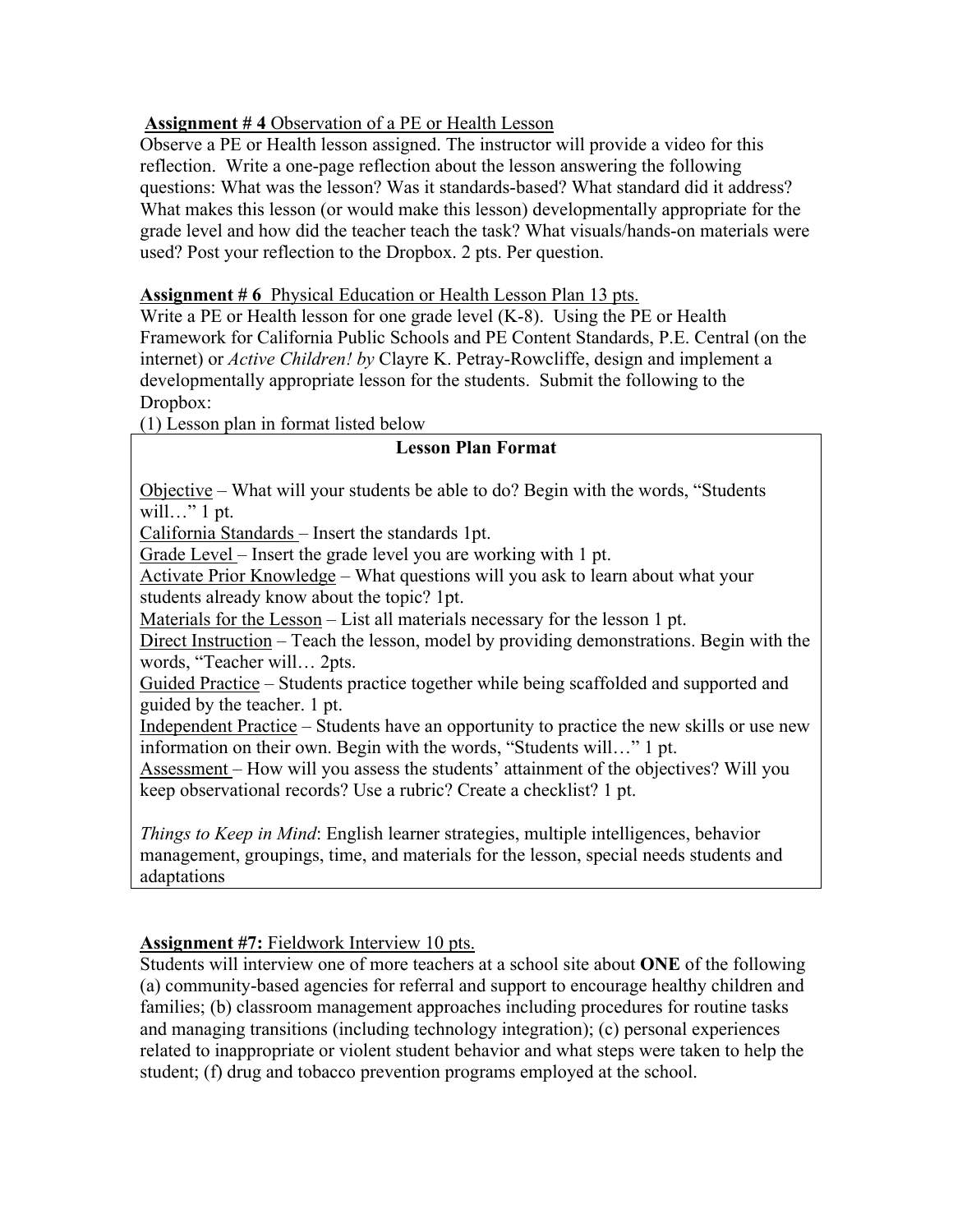#### **Assignment #8** Paper 15 pts.:

Write a minimum five-page paper (Times New Roman, 12-point font, double spaced) demonstrating understanding of **one** of the following **subtopics** (cite our textbooks, external resources, and personal experience). Include a reference sheet with at least 3 references:

# **SLO 6**-**Developing as a professional educator**

**Choice 1:** Research-Based Theories and Principles of Human Development and Learning (SLOs 1, 3)

a) Prevailing contemporary theories of development and learning

- i) Theories of learning
- ii) Theories of motivation

b) Educating the whole child (e.g. intellectual, moral/ethical, social/emotional, physical, personal)

i) Developmental characteristics of the following age groups: K-2 (5-8 years); 3-5 (9-11 years); 6-8 (12-14 years)

c) How theories inform practices and policies in school settings and the effect of student conduct, attitudes and achievements

d) Developmentally appropriate practices

- i) Concept defined
- ii) Analysis of developmentally appropriate and inappropriate practices

**Choice 2:** Subject-specific Pedagogy in Health and Physical Education (SLO 4)

a) California curriculum frameworks for Health and Physical Education

- i) Goals of the physical education program
- ii) Goals of the health education program

b) Developmentally appropriate instruction in health and physical education in grades K-2, 3-5, and 6-8

c) State-adopted instructional materials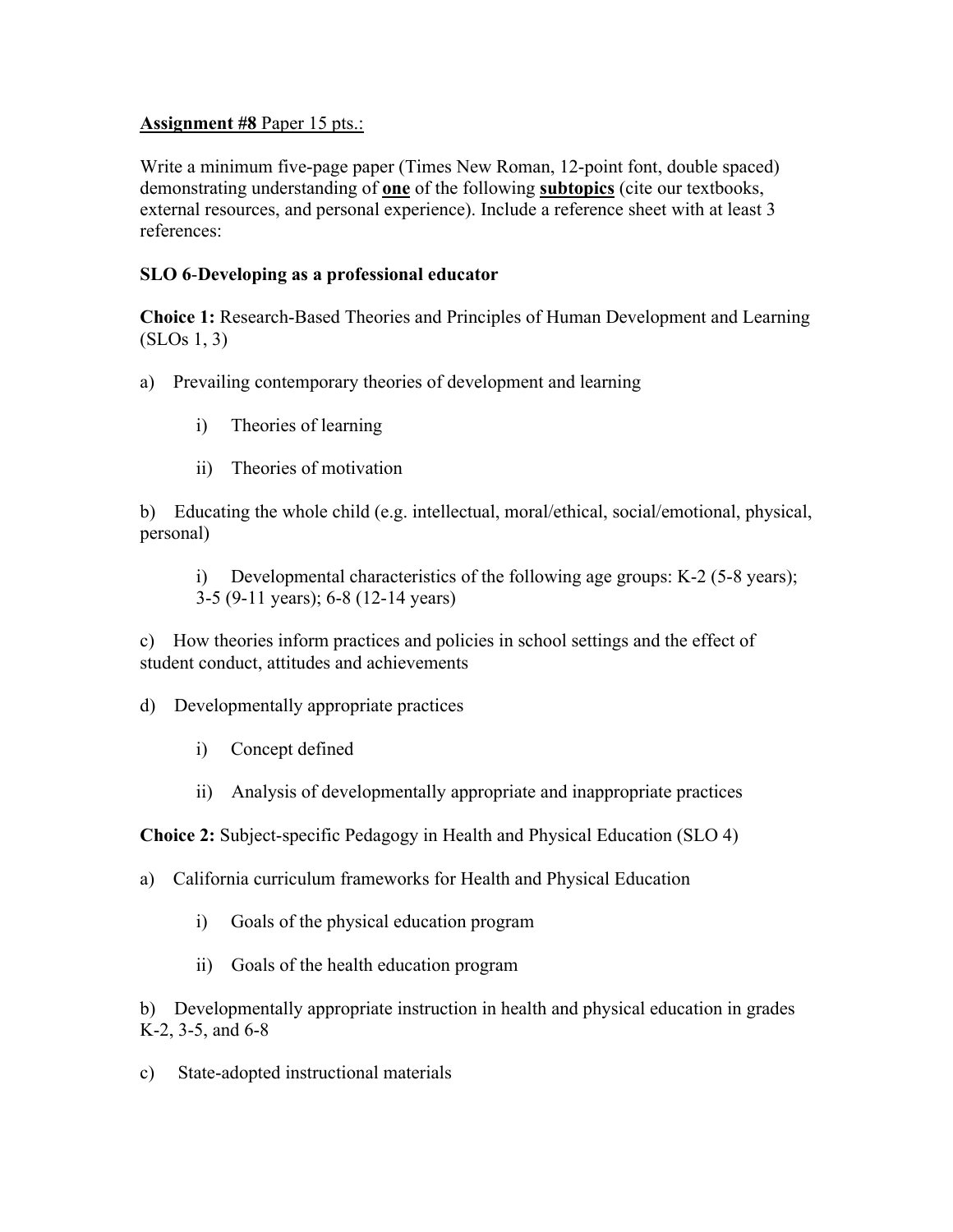d) Resources for lesson planning

**Choice 3:** Creating a Supportive, Healthy Environment for Student Learning (SLO #2 & 5)

- a) The Child, the Family, and the School
	- i) Diverse family structures and child rearing practices

ii) Effects of family involvement on teaching, learning and academic achievement

- iii) Effective communication with all families
- iv) Support and resource roles of families

v) Traditional and innovative strategies for parents, communities, and schools working together

vi) Models for parent-school-community partnerships

#### **Choice 4:** Student Health and Safety

- a) Major laws, concepts and principals related to student health and safety
- b) Health status of children and youth
- c) Impact of student health on academic achievement
- d) Common chronic and communicable diseases of children and adolescents
- e) Effective strategies for encouraging healthy nutrition of children and youth
- f) Physiological and sociological effects of alcohol, narcotics, drugs and tobacco

**Choice 5:** Referral and Support Services for Healthy Families and Children

a) Identification of children suffering from physical, psychological, emotional or social health problems

b) Community-based service agencies

#### **Choice 6:** Respectful, Effective Learning Environments

a) School factors influencing students' learning and behavior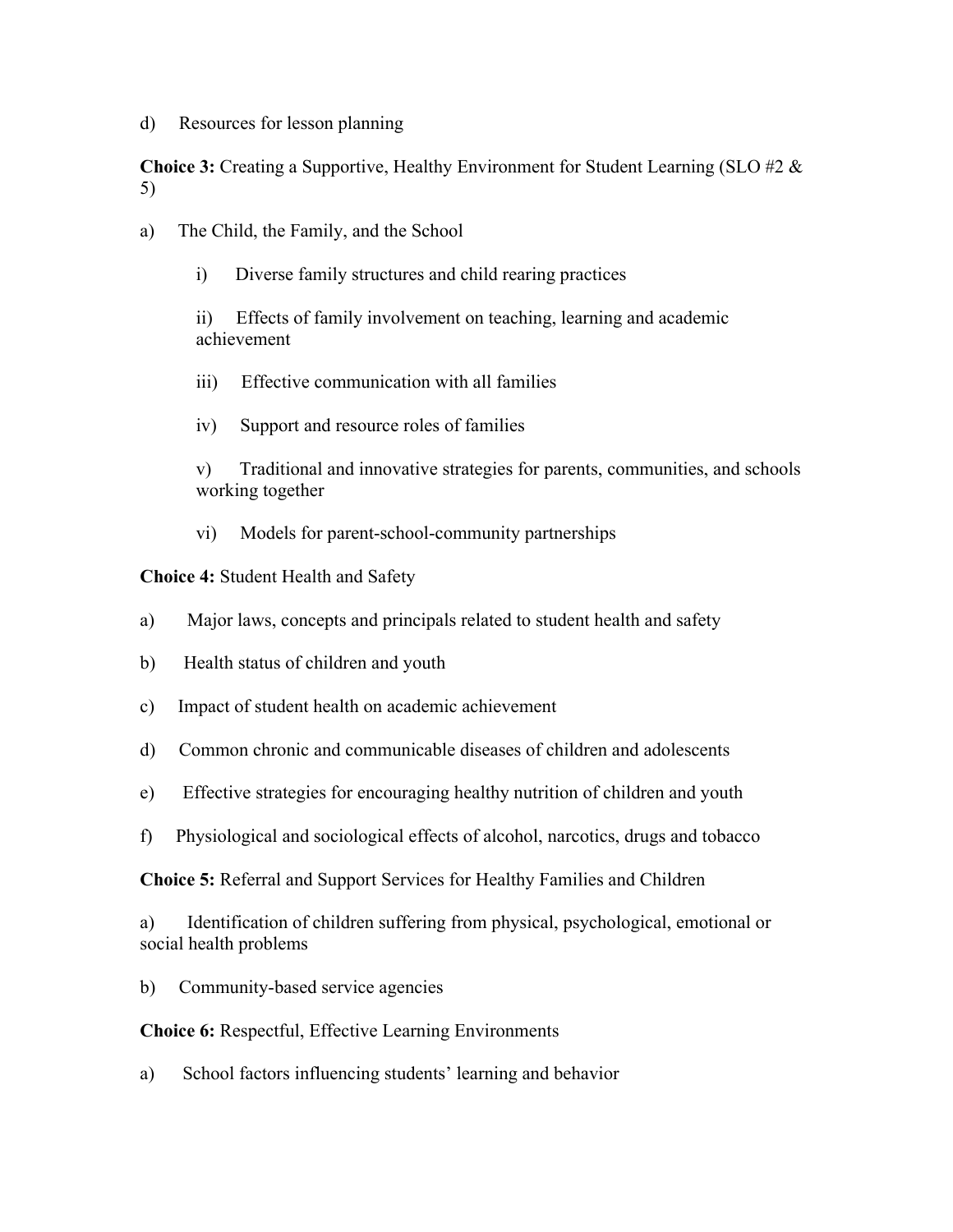- b) Students' personal needs
- c) Issues of power, control, order and caring
- d) Establishing positive teacher-student relationships
- e) Creating positive peer relationships
- f) Enhancing students' motivation to learn

g) Minimizing disruptive behavior and increasing learning by effective classroom organization and management

h) Crisis prevention and conflict management and resolution

**Assignment #9: Fieldwork paperwork**: Completed and submitted to S4@thebeach by due date. In order to meet the CTC criteria for clinical practice, you will be watching a minimum of 10 videos throughout the semester. As you watch each video, you will add to an annotated bibliography (See template on Beachboard) to submit to S4@thebeach along with the hours of additional assignments. (See below). \***Videos will be provided by the instructor.**

#### **S4@ The Beach:**

ALL credential candidates are required to submit their fieldwork placement forms on S4@ The Beach. Please submit the following:

- 1. Indicate your fieldwork site on  $S4$   $\omega$ . The Beach and complete the Placement Confirmation Form.
- 2. Submit a time log by the end of the semester. To submit the time log, candidates must indicate the total number of hours they spent in the field for each course and upload verification to  $S4@$  The Beach. Candidates are encouraged to complete and submit the College of Education Fieldwork Verification form available on the Office of Clinical Practice website.
- 3. Information on how to indicate your fieldwork site (placement) and complete the time log can be found on the Office of Clinical Practice website at [www.csulb.edu/ocps4.](http://www.csulb.edu/ocps4)

# **Field Experience, Clinical 1:**

• In response to the global pandemic, this course has been modified. Instead of working with a small group of students, you will complete *Alternative Assignments*. Detailed descriptions of each lesson will be on Beachboard.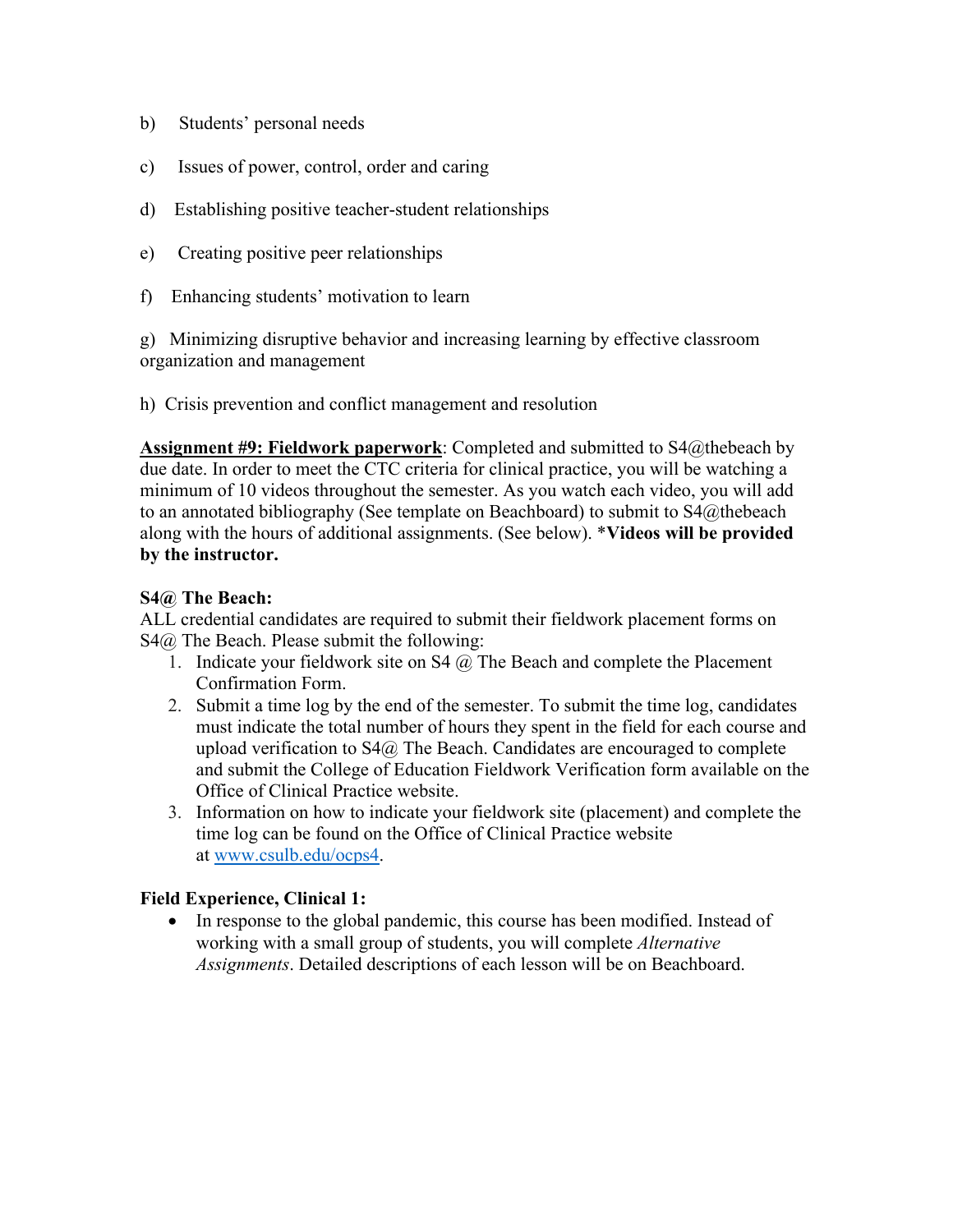• Alternative Assignment Equivalency Hours:

| <b>IRIS Modules and Reflections</b>            | 3 hours |
|------------------------------------------------|---------|
| Health/PE Video Lesson Reflection              | 1 hours |
| Teacher Interview and Write up (Phone or Video | 1 hours |
| Conference)                                    |         |
| Health/PE Lesson Planning                      | 1 hour  |
| Video Annotated Bibliography                   | 4 hours |
| <b>Total Hours: 10 hours</b>                   |         |

# **Course Policies and Requirements**

# **Communication Policy**

Students may email the instructor. Monday –Friday (9:00am-5:00pm). The instructor is not expected to reply outside of the stated hours.

# **Assignments/Late work/Make-up policy**

All assignments are to be typed in Times New Roman; 12-point font, double spaced, and uploaded to BeachBoard except when otherwise indicated.

Assignments are performance-based and graded according to specific criteria The instructor is more than willing to clarify any questions about assignment criteria.

Partial or off-topic assignments will not be accepted for grading.

Late assignments, turned in after the due date stated in the syllabus, will be assessed a 20% grade point penalty. **No assignments will be accepted one week or more after the initial due date.** No late assignments will be eligible for extra credit points.

**No late Discussion Boards will be accepted. Initial posts and responses must be submitted each week by the due date. Initial posts due by 11:59:59 Thursdays; Responses due by Sunday 11:59:59. Discussion Boards will be locked after each week.** 

**Your timely participation on the discussion board is important to the depth of discussion by the whole class.** 

No late assignments will be after the final day of class.

Keep a copy of each assignment for your own records.

At the instructor's discretion, students will be given the opportunity to rewrite no more than two (2) assignments during the semester. No late papers, off-topic, or incomplete assignments are eligible for rewriting.

No extra credit is assessed to rewritten assignments.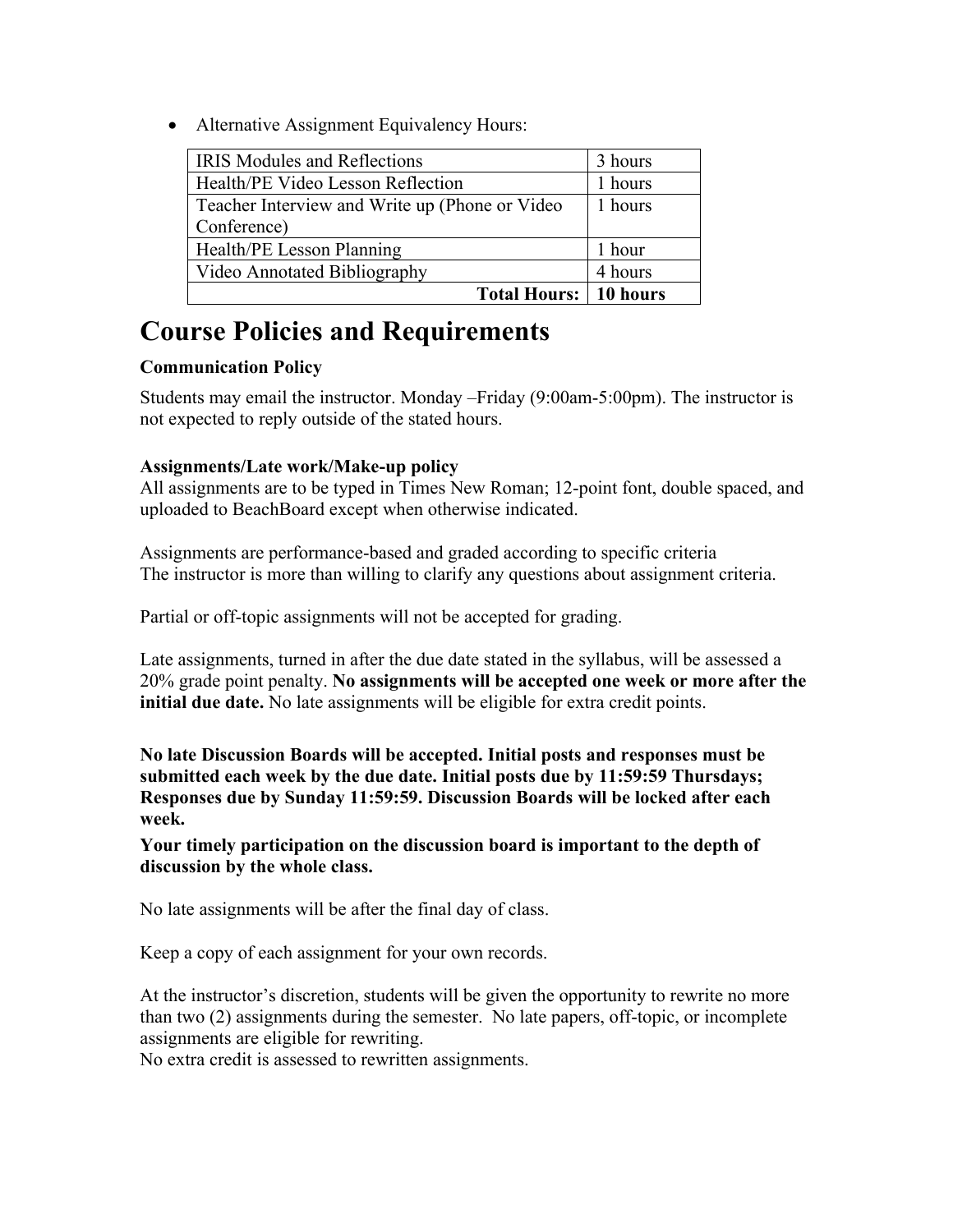Students choosing to rewrite an assignment will have a one-week deadline. For example, once an assignment is returned, the student will have seven days to rewrite and submit it for a change of grade. Rewritten assignments are not eligible for full credit. They will automatically be deducted 20%.

#### **Plagiarism/Academic Integrity Policy:**

Work that you submit is assumed to be original unless your source material is documented appropriately, such as a Works Cited page. Using the ideas or words of another person, even a peer, or a web site, as if it were your own, is plagiarism. The University policy on Cheating and Plagiarism (PS 85-19) is summarized in the Schedule of Classes:

[http://web.csulb.edu/divisions/aa/grad\\_undergrad/senate/documents/policy/2008/02/](http://web.csulb.edu/divisions/aa/grad_undergrad/senate/documents/policy/2008/02/)

#### **University Withdrawal Policy:**

Class withdrawals during the final three weeks of instruction are not permitted except for a very serious and compelling reason such as accident or serious injury that is clearly beyond the student's control and the assignment of an Incomplete grade is inappropriate Application for withdrawal from CSULB or from a class must be officially filed by the student with Enrollment Services whether the student has ever attended the class or not; otherwise, the student will receive a grade of "WU" (unauthorized withdrawal) in the course. Please refer to the CSULB Course Catalog to get familiar with the policy: [http://web.csulb.edu/divisions/aa/catalog/current/academic\\_information/class\\_attendance.](http://www.csulb.edu/divisions/aa/catalog/current/academic_regulations/withdrawal_policy.html#http://web.csulb.edu/divisions/aa/catalog/current/academic_information/class_attendance.html) [html](http://www.csulb.edu/divisions/aa/catalog/current/academic_regulations/withdrawal_policy.html#http://web.csulb.edu/divisions/aa/catalog/current/academic_information/class_attendance.html)

#### **Attendance Policy:**

Teacher Candidates are expected to visit BeachBoard a minimum of two times a week. Daily visitations to our site are encouraged. Please refer to and get familiar with the following

#### [http://web.csulb.edu/divisions/aa/catalog/current/academic\\_information/class\\_attendance.](https://mail.csulb.edu/owa/redir.aspx?C=yInuPJz7skStABOHcocy3SvzCSncrNIIG3PEm04769DKA2ZBK1YQj5PmzJvGSEQRG6mSXVXOtwk.&URL=http%3a%2f%2fweb.csulb.edu%2fdivisions%2faa%2fcatalog%2fcurrent%2facademic_information%2fclass_attendance.html) [html](https://mail.csulb.edu/owa/redir.aspx?C=yInuPJz7skStABOHcocy3SvzCSncrNIIG3PEm04769DKA2ZBK1YQj5PmzJvGSEQRG6mSXVXOtwk.&URL=http%3a%2f%2fweb.csulb.edu%2fdivisions%2faa%2fcatalog%2fcurrent%2facademic_information%2fclass_attendance.html)

Excused absences will be granted only if written evidence (e.g. a doctor's written notice, a letter for jury duty, or a copy of a funeral program) is provided in a timely manner. (University Attendance Policy, PS 01-01, defines excused absences as 1) illness or injury to the student; 2) death, injury, or serious illness of an immediate family member or the like; 3) religious reasons (California Educational Code section 89320); 4) jury duty or government obligation; 5) University sanctioned or approved activities.)

#### **Teacher Candidates missing three or more posts (classes) will be advised to drop the class and retake it in a subsequent semester.**

#### **Statement Regarding Students with Disabilities**

Students with a disability or medical restriction who are requesting a classroom or academic accommodation should contact the Bob Murphy Access Center (BMAC) located in the Student Success Center, #110, or by phone at 562-985-5401 or via email at  $BMAC@csub.edu$ . The BMAC will work with the student to identify a reasonable accommodation in partnership with appropriate academic offices and medical providers.